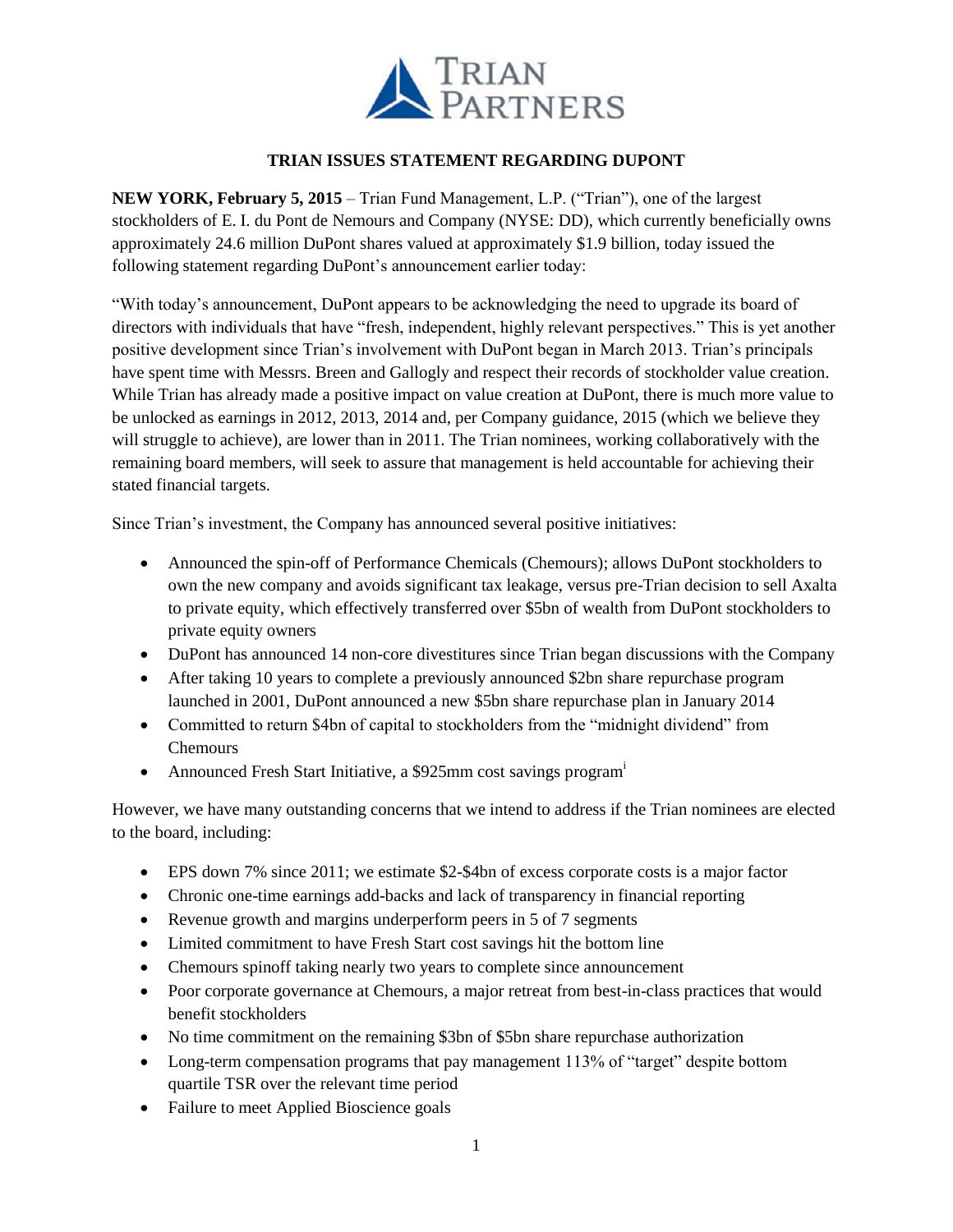- Agriculture R&D that has yielded negative results: 1) No new biotech traits discovered 2) \$1bn jury verdict (Optimum GAT) and \$1.2bn Imprelis charges and 3) Licensing from biggest competitor
- Poor capital allocation decisions, such as growing capacity in commoditized markets
- A board that takes action only when confronted with outside pressure rather than one that prioritizes shareholder value

DuPont has asserted that "Trian has chosen this path [a proxy contest] with the potential to disrupt our Company at a key stage of our execution." The fact is Trian has consistently and purposefully avoided proxy contests over the years. There have been many situations where we believe we could have gained more seats than we settled for, but instead we compromised to avoid unnecessary distraction. In August 2014, after management had announced in June that they would miss guidance for the third year in a row, we offered to settle for the addition of one Trian principal to the Board. In return we pledged to work constructively to unlock value from a *minority* position – one where we could only influence events by convincing the majority of board members with "the power of the argument." That proposal was unanimously rejected by the board. Disappointingly, the Company continues to perform poorly, exemplified by last week's earnings call and weak 2015 guidance.

We cannot be passive while management continues to falter. Management seems to believe that the stock price appreciation is being driven by its claims of "advancing our plan to deliver higher growth and higher value" and "the ongoing success of our plan." The fact is DuPont's stock has risen over 50% since Trian first invested, while consensus EPS estimates have consistently gone down. We believe this reflects the market's desire for Trian's continued involvement.

Trian has a \$1.9bn position in DuPont stock because we believe the Company can operate at a substantially higher level, unlocking significant further value for stockholders. While DuPont frames Trian's insistence that Nelson Peltz be added to the Board as a negative, we believe fellow stockholders want our nominees on the Board, specifically Mr. Peltz, based on their strong track records of value creation, relevant operating expertise, and new and different perspectives. We view the proxy contest as the democratic process at work and look forward to continuing our dialogue with fellow stockholders who have encouraged us to stand up for all stockholders as their voice in the board room."

# **DUPONT CAN BE GREAT**

## **About Trian Fund Management, L.P.**

Founded in 2005 by Nelson Peltz, Peter May and Ed Garden, Trian seeks to invest in high quality but undervalued and under-performing public companies and to work constructively with the management and boards of those companies to significantly enhance shareholder value for all shareholders through a combination of improved operational execution, strategic re-direction, more efficient capital allocation and increased focus.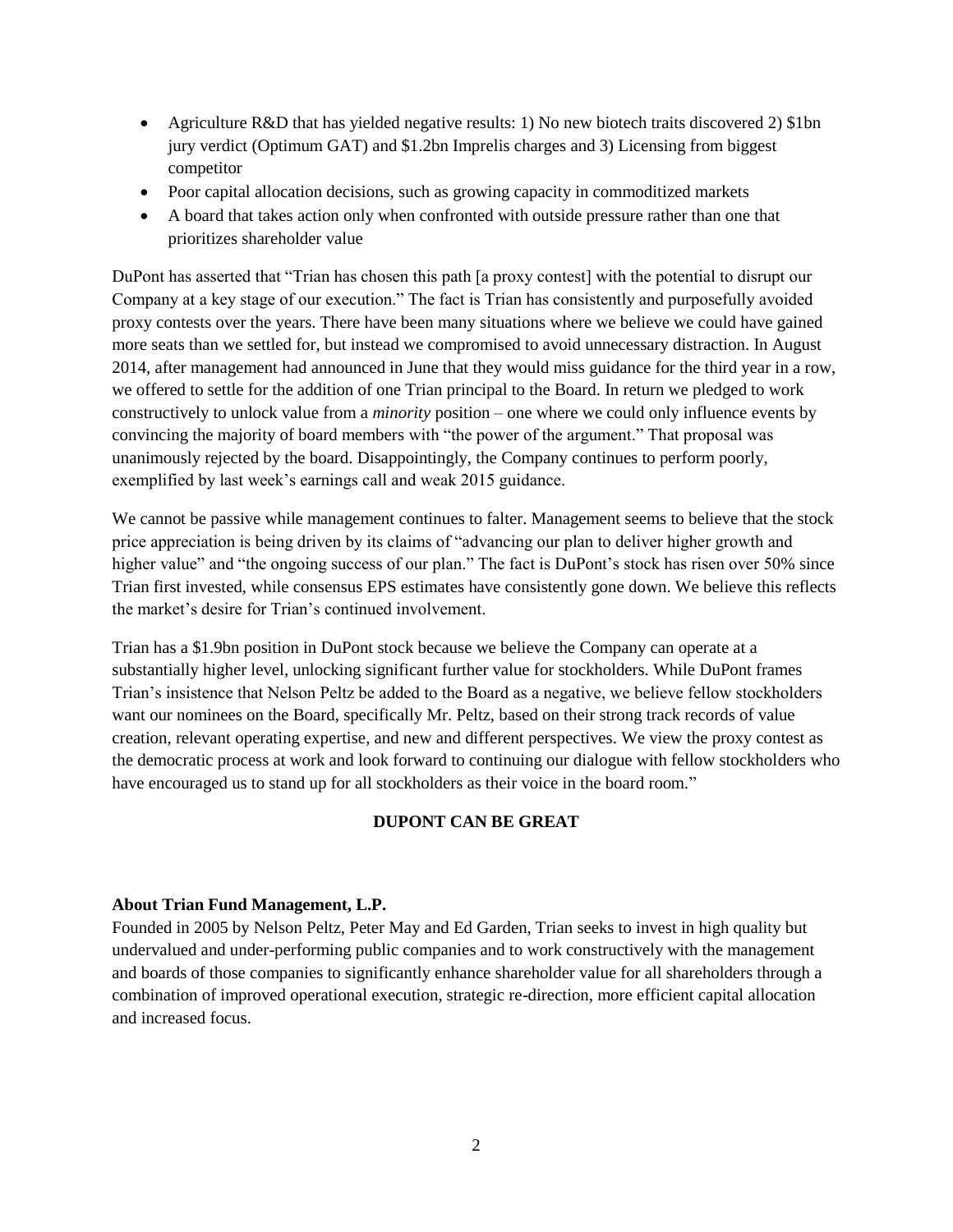#### **Media Contact:**

Anne A. Tarbell Trian Fund Management, L.P. (212) 451-3030 [atarbell@trianpartners.com](mailto:atarbell@trianpartners.com)

George Sard Sard Verbinnen & Co (212) 687-8080 [gsard@SARDVERB.com](mailto:GSard@SARDVERB.com) Carissa Felger Sard Verbinnen & Co (212) 687-8080 [cfelger@SARDVERB.com](mailto:cfelger@SARDVERB.com) Amanda Klein Sard Verbinnen & Co (212) 687-8080 [aklein@SARDVERB.com](mailto:aklein@SARDVERB.com)

#### **Investor Contact:**

Charlie Koons MacKenzie Partners, Inc. (212) 929-5708 [ckoons@mackenziepartners.com](mailto:ckoons@mackenziepartners.com)

Daniel Burch MacKenzie Partners, Inc. (212) 929-5748 [dburch@mackenziepartners.com](mailto:dburch@mackenziepartners.com)

### **# # #**

*The views expressed in this press release represent the opinions of Trian Fund Management, L.P. ("Trian") and the investment funds it manages (collectively, Trian with such funds, "Trian Partners"), and are based on publicly available information with respect to E. I. du Pont de Nemours and Company (the "Company"). Trian Partners recognizes that there may be confidential information in the possession of the Company that could lead it to disagree with Trian Partners' conclusions. Trian Partners reserves the right to change any of its opinions expressed herein at any time as it deems appropriate. Trian Partners disclaims any obligation to update the information or opinions contained in this press release.*

*Certain financial projections and statements made herein have been derived or obtained from filings made with the Securities and Exchange Commission ("SEC") or other regulatory authorities and from other third party reports. Neither Trian Partners nor any of its affiliates shall be responsible or have any liability for any misinformation contained in any third party SEC or other regulatory filing or third party report. There is no assurance or guarantee with respect to the prices at which any securities of the Company will trade, and such securities may not trade at prices that may be implied herein. The estimates, projections and potential impact of the opportunities identified by Trian Partners herein are based on assumptions that Trian Partners believes to be reasonable as of the date of this press release, but there can be no assurance or guarantee that actual results or performance of the Company will not differ, and such differences may be material.*

*This press release is provided merely as information and is not intended to be, nor should it be construed as, an offer to sell or a solicitation of an offer to buy any security. This press release does not recommend the purchase or sale of any security. Funds managed by Trian currently beneficially own, and/or have an economic interest in, shares of the Company. These funds are in the business of trading – buying and selling– securities. It is possible that there will be developments in the future that cause one or more of such funds from time to time to sell all or a portion of their holdings of the Company in open market transactions or otherwise (including via short sales), buy additional shares (in open market or privately negotiated transactions or otherwise), or trade in options, puts, calls or other derivative instruments relating to such shares.*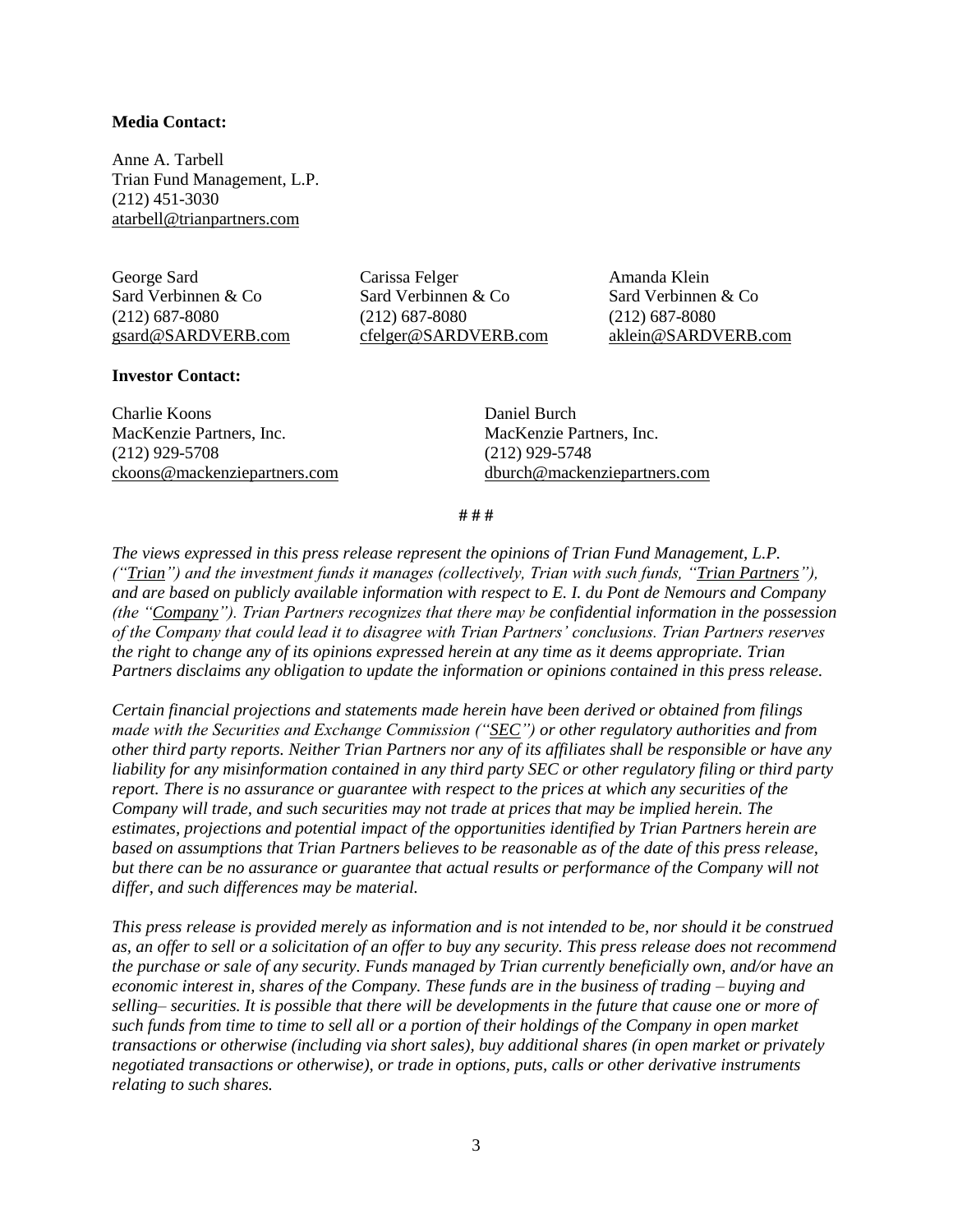### **Cautionary Statement Regarding Forward-Looking Statements**

*This press release contains forward-looking statements. All statements contained in this press release that are not clearly historical in nature or that necessarily depend on future events are forward-looking, and the words "anticipate," "believe," "expect," "potential," "opportunity," "estimate," "plan," and similar expressions are generally intended to identify forward-looking statements. The projected results and statements contained in this press release that are not historical facts are based on current expectations, speak only as of the date of this press release and involve risks, uncertainties and other factors that may cause actual results, performance or achievements to be materially different from any future results, performance or achievements expressed or implied by such projected results and statements. Assumptions relating to the foregoing involve judgments with respect to, among other things, future economic, competitive and market conditions and future business decisions, all of which are difficult or impossible to predict accurately and many of which are beyond the control of Trian Partners. Although Trian Partners believes that the assumptions underlying the projected results or forwardlooking statements are reasonable as of the date of this press release, any of the assumptions could be inaccurate and therefore, there can be no assurance that the projected results or forward-looking statements included in this press release will prove to be accurate. In light of the significant uncertainties inherent in the projected results and forward-looking statements included in this press release, the inclusion of such information should not be regarded as a representation as to future results or that the objectives and strategic initiatives expressed or implied by such projected results and forward-looking statements will be achieved. Trian Partners will not undertake and specifically declines any obligation to disclose the results of any revisions that may be made to any projected results or forward-looking statements in this press release to reflect events or circumstances after the date of such projected results or statements or to reflect the occurrence of anticipated or unanticipated events.*

### **Additional Information**

*Certain of the Trian Partners, together with the other Participants (as defined below), intend to file with the SEC a proxy statement and an accompanying proxy card to be used to solicit proxies in connection with the 2015 Annual Meeting of Stockholders of the Company, including any adjournments or postponements thereof or any special meeting that may be called in lieu thereof (the "2015 Annual Meeting"). Information relating to the participants in such proxy solicitation (the "Participants") has been included below. Stockholders are advised to read the definitive proxy statement and any other documents related to the solicitation of stockholders of the Company in connection with the 2015 Annual Meeting when they become available because they will contain important information, including additional information relating to the Participants. When completed and available, the Trian Group's (as defined below) definitive proxy statement and a form of proxy will be mailed to stockholders of the Company. These materials and other materials filed by the Trian Group in connection with the solicitation of proxies will be available at no charge at the SEC's website at www.sec.gov. The definitive proxy statement (when available) and other relevant documents filed by the Trian Group with the SEC will also be available, without charge, by directing a request by mail, telephone or email to Trian's proxy solicitor, MacKenzie Partners, Inc. 105 Madison Avenue, New York, New York 10016 (call collect: (212) 929-5500; call toll free: (800) 322-2885) or email: proxy@mackenziepartners.com.*

## **Participants in Solicitation**

*The Participants in the proxy solicitation in connection with the 2015 Annual Meeting are anticipated to include the Trian Funds, Trian Partners Master Fund, L.P., a Cayman Islands limited partnership ("Trian Offshore"), Trian Partners Parallel Fund I, L.P., a Delaware limited partnership ("Parallel Fund I"), Trian Partners Master Fund (ERISA), L.P., a Cayman Islands limited partnership ("Trian ERISA"), Trian Partners Strategic Investment Fund-A, L.P., a Delaware limited partnership ("Strategic Fund-A"), Trian Partners Strategic Investment Fund-D, L.P., a Cayman Islands limited partnership*